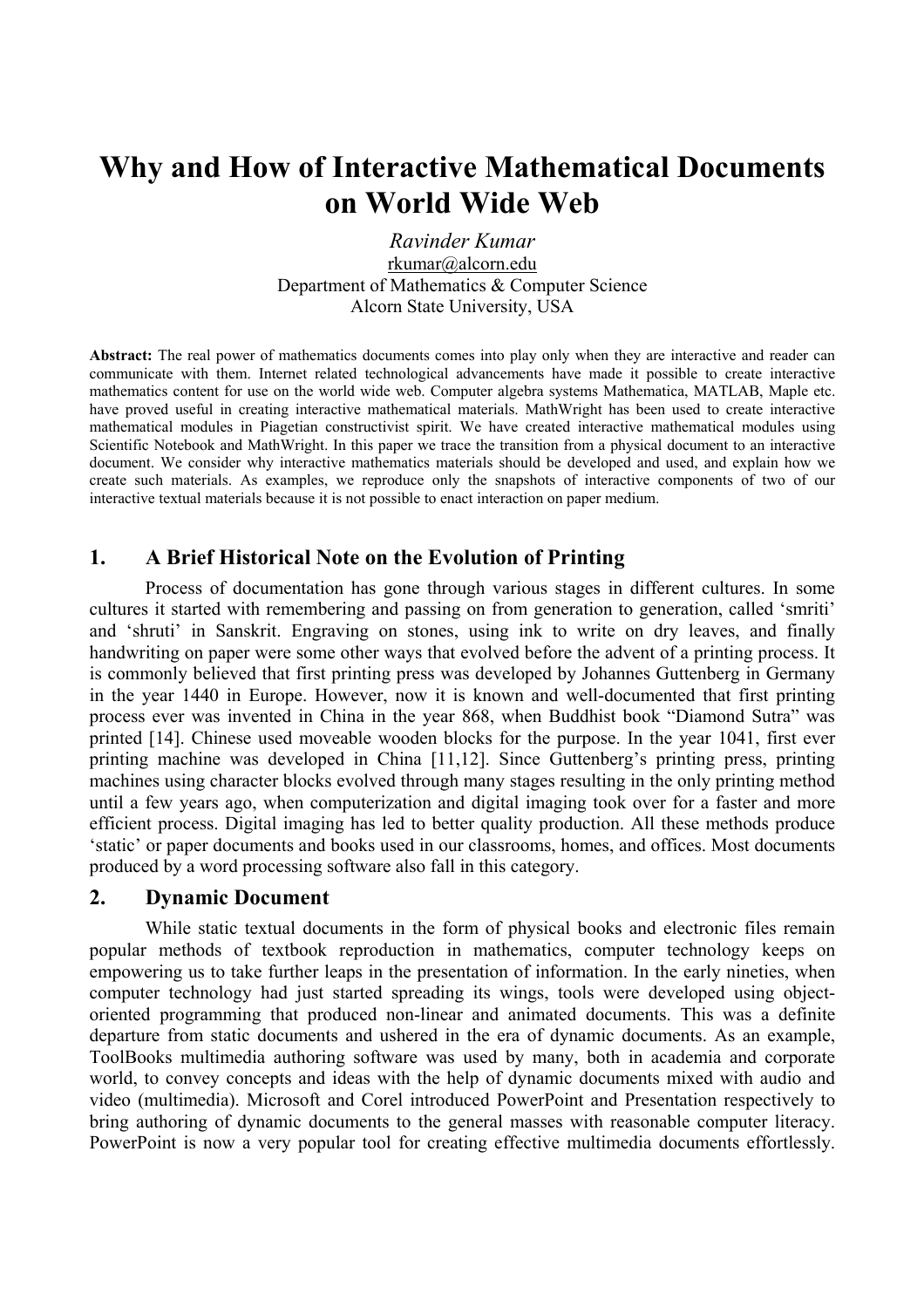Creation of multimedia documents has been state-of-art technique to convey ideas in ways unimaginable earlier.

## **3. Interactive Document**

 $\overline{a}$ 

For general purposes multimedia presentation mentioned in section 2 above is a very effective means of communication. But the needs of scientific community are more demanding. Some of these can be satisfied by the use of animations while others do not compromise with anything less than user-interaction. An interactive document is a computer document from which symbolic, numerical, and graphic tools can be invoked. The results of these computations can be pasted into the document so that each learner has an individual record of his or her explorations. Interactive document takes dynamics of documents to a much higher level. Interactive document responds to user input beyond mouse-clicks. In an interactive mathematical document user can input text strings, numerical values, and mathematical expressions. The feedback consisting of calculations and graphs, alerts etc. is automatically updated according to the user input once an event is triggered by a mouse click or another method. The feedback that a reader gets invokes intense and thoughtful involvement of the reader in contrast to punching a few buttons coupled with passive reading.

Advent of object-oriented programming and artificial intelligence languages has made it possible to create interactive documents that can be used for the purposes of live exploration. A computer algebra system (CAS) is very important for creating an interactive mathematical document. Wolfram, Inc. was first to come up in 1988 with its product Mathematica that allowed high-level interaction in mathematical calculations. Mathematica was followed by Waterloo MapleSoft's Maple and MathWorks' MATLAB. Some other noteworthy computer algebra systems that followed are MATHCAD and DERIVE. Over the years these software have become increasingly user-friendly, resulting in their own communities that are producing more and more interactive materials of diverse nature meeting the needs of masses and specialists alike. As computer algebra systems were evolving, IBM and Mathematics Association of America (MAA) felt a need for developing means to provide a computer-based platform for interactive explorations in mathematics to provide 'experiential learning'. This resulted in the development of MathKit in 1994. MathKit was developed by James White (1946-2004) under IBM funded MAA's Interactive Mathematics Text Project at the University of North Carolina at Chapel Hill. Some of the materials produced with MathKit were showcased, as a preview, in the Joint Mathematics Meeting of January 1994 in Orlando, Florida. James White went on to develop an object-oriented scripting language, called MathWright, using LISP and multimedia tools. He started his MathWright journey in 1994 from Mathkit to MathWright Author to MathWright 2000 culminating into MWAuthor32 in 2001. He integrated Open GL in MWAuthor32 for effectively displaying three dimensional objects interactively. His sudden death in 2004 cut short a process of developing mathematics materials in his 'Piagetian constructivist'<sup>[1](#page-1-0)</sup> style, but not before it had reached a certain level and not before it had made its mark. With the help of projects for MAA, James White trained a community of authors who contributed in the production of microworlds (interactive applets authored with MathWright) that are capable of providing experiential learning. As Internet grew popular James White empowered MathWright microworlds with web capabilities. Sun Microsystems' Java and Microsft's Visual Basic are among other powerful tools for creating interaction, but MathWright tops them all when it comes to mathematics. MathWright library [7] is an online library containing

<span id="page-1-0"></span><sup>&</sup>lt;sup>1</sup> Constructivism is a learning process in which learners are active participants constructing their own sets of meaning in contrast to traditional approach where their role is restricted to being passive recipients. For Piaget's constructivist approach we refer to Chapman [4].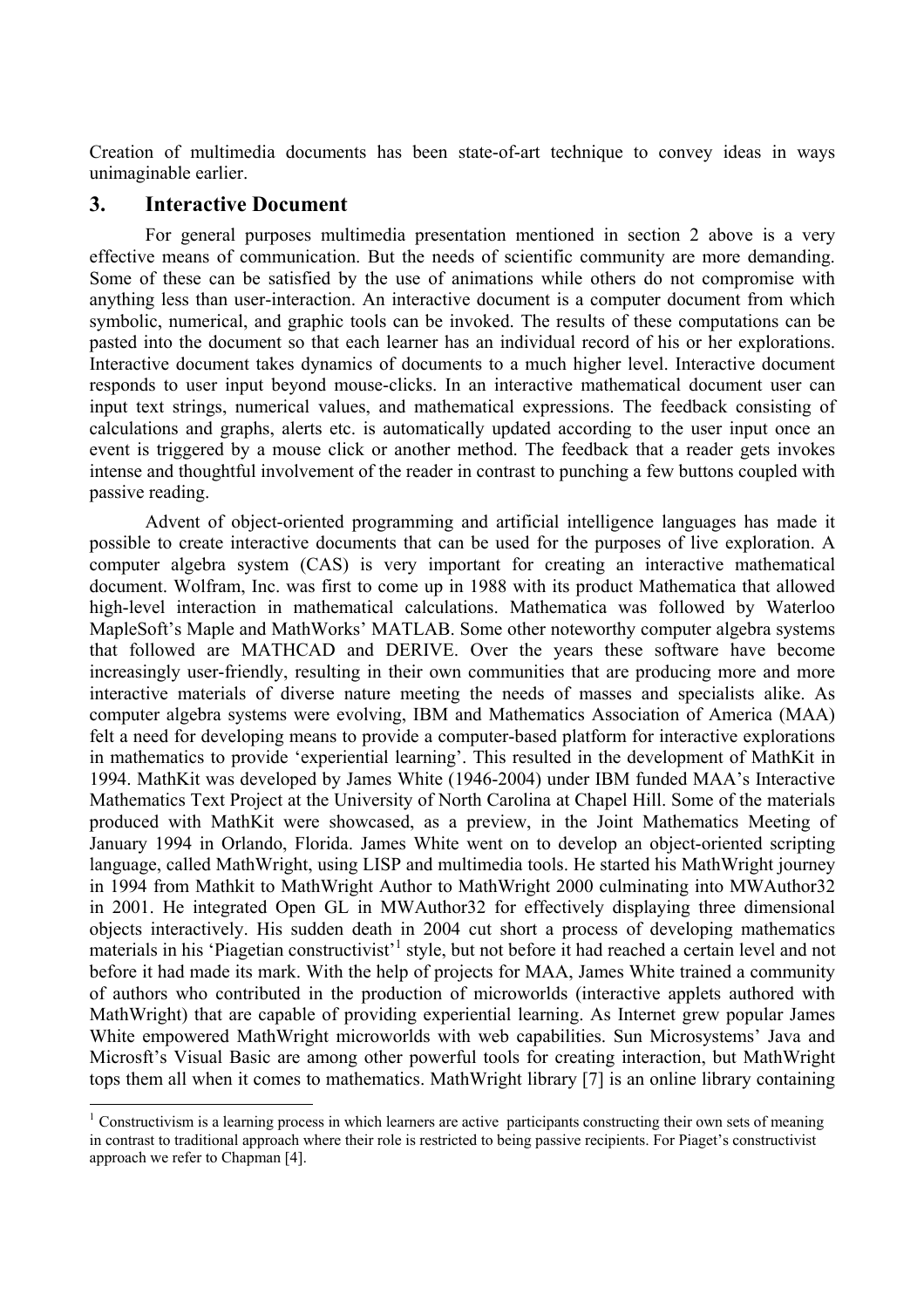a large number of Mathwright microworlds out of which about one hundred microworlds were written by James White himself. Among his microworlds is a monumental book on calculus, titled "Calculus in Action". His publications in the Journal of Online Mathematics exemplify how interactive mathematical textual materials may be delivered online.<sup>2</sup>

# **4. Why Interactive Mathematical Documents/Textbooks?**

Educational psychology tells us that there are many learning styles. Learning styles are crucial to motivate students in their learning process. This is all the more applicable in mathematics because of the nature of the subject. NCTM Standards incorporate different learning styles. The Standards require use of technology. Technology makes it possible to use and encourage visualization and exploration in constructivist approach of the Swiss psychologist Jean Piaget (1896-1980). Guided interaction in the beginning and free interaction at later stages can help a learner dive into ordinarily unheralded vistas. Learning capabilities are enhanced by interactive content that answers questions and poses some more by presenting results that may live up to expectation, trigger denial, or throw surprises at the reader. It is like an experience that can be compared to living a life rather than reading a biography. Sure, having a physical book in hand provides ready accessibility, but if experience of many instructors using online materials and the data collected by many academic portals<sup>[3](#page-2-1)</sup> in support of their systems is any indication then interactive documents do have a definite upper edge. They can provide a new learning experience in constructivist spirit whereby students can learn to study and explore mathematics on their own by using hints and instant help that can be built into interaction.

# **5. Some Issues Involving Use of Interactive Mathematical Texts**

 An interactive document is a special type of a computer document. Though it can be used on individual computers, Internet is an appropriate and efficient mechanism to deliver it in order to derive maximum benefit.

### **Availability of Structure**

 $\overline{a}$ 

Report on Critical Issue, "Technology: A Catalyst for Teaching and Learning in the Classroom" [1] considers pros and cons of the use of technology in details. In reference to year 2005, the report quotes from an article by Fox, E. [5]:

"The National Center for Education Statistics reports that there are virtually no differences in Internet access between poor schools and wealthier schools any more, as Internet access has steadily been increasing in public schools over time. Technology being infused into the schools is ongoing, unstoppable, and necessary. Thus, school use and access to new and current technologies is on the rise and more and more states have established technology standards for students, teachers, and administrators. Teachers have begun to use the Internet more frequently as a valuable tool in their instruction:

<span id="page-2-0"></span><sup>&</sup>lt;sup>2</sup> The above narrative of James White and MathWright is based on [2,3,7] and our personal association of four years with him. We have dwelled on the history of the development of MathWright in length because of two reasons: 1. MathWright's promise as an experiential learning platform, and 2. because we use this software for creating our interactive mathematical modules.

<span id="page-2-1"></span> $3$  We have refrained form giving publishers' data as it is likely to be biased towards their own product when compared to similar products even though the survey is often conducted by well-known universities. Interested readers may visit www.hawkeslearning.com and www.educo-int.com, for example.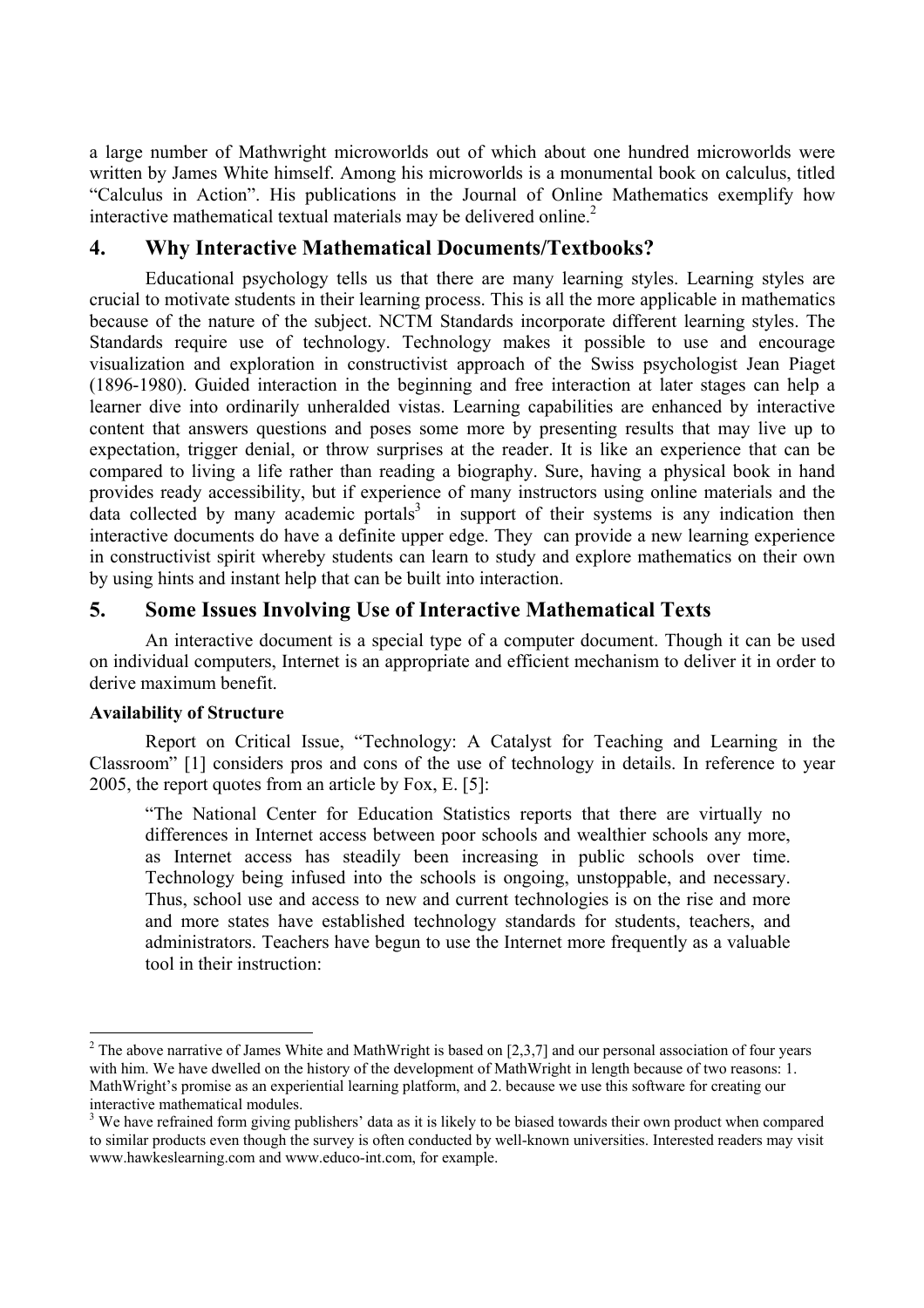Seventy-seven percent of public schools had a majority of teachers who used the Internet for instruction during the 2003–04 school year, up from 54 percent in 1998- 99 … with 73 percent of high-poverty schools and 71 percent of high-minority schools having a majority of their teachers using the Internet for instruction."

On the Internet usage and its availability, we would like to quote a prediction by technology experts and scholars in a 2005 survey on "The Future of Internet" conducted by PEW Internet and American Life Project [13].

"57% of them agreed that virtual classes will become more widespread in formal education and that students might at least occasionally be grouped with others who share their interests and skills, rather than by age."

#### **Prohibitive Costs of Books**

Educators know that many students cannot afford to buy books. One of the reasons for this is the prohibitive costs of the printed textbooks. The size of mathematics and science books being produced discourages reading by even an above-average student. This leads to a very sketchy and confused learning experience. Texas Board of Education is one of those educational institutions that advocated the development and use of interactive textbooks as early as 1998 under the leadership of Jack Christie. Christie's endeavor has lead to "Technology Immersion Project" (TIP). TIP is implementing an entirely new concept in educational technology—total immersion of teachers and students in technology. Starting 1999, Texas Board of Education has been able to adopt electronic textbook materials in arrangement with publishers and other sources in most of the courses in K through 8; in at least eight courses including mathematics at the high school level all the way up to grade 12 [10]. The information given here is based on the resources provided to us by Ms. Karan Kahan, Director of Technology Applications, Instructional Materials, and Educational Technology, Texas Education Agency [9].

#### **6. Why World Wide Web?**

With the advancement in delivering contents through Internet and Internet's growing popularity, world wide web is a very convenient, effective, and efficient way of delivery. It is most suitable for readers to work with interactive documents, and it does so at a fraction of a cost of single-user software cost. It is lot cheaper than physical books. In fact, most publishers now have their own online portals where they have started providing access to interactive testing/tutoring at a nominal cost. Some of them have even started allowing instructors to post supplementary materials on their portals to provide more customized resources to students. Even mathematics departments and professors of many well-known universities are increasingly posting interactive documents on their websites.

### **7. Production of Interactive Documents**

Producing interactive documents is more specialized. For completeness they must consist of suitable static text, mixed with animations besides components that make interaction possible. Authors have to be imaginative and more knowledgeable of the possibilities. As noted earlier, most well-known publishing houses of undergraduate materials have established their own portals which use interactive testing materials along with static and dynamic content for improving student learning. We have used computer-aided instructional techniques as well as blackboard portal for many years. Mathematics department of University of Alabama at Tuscaloosa has created a success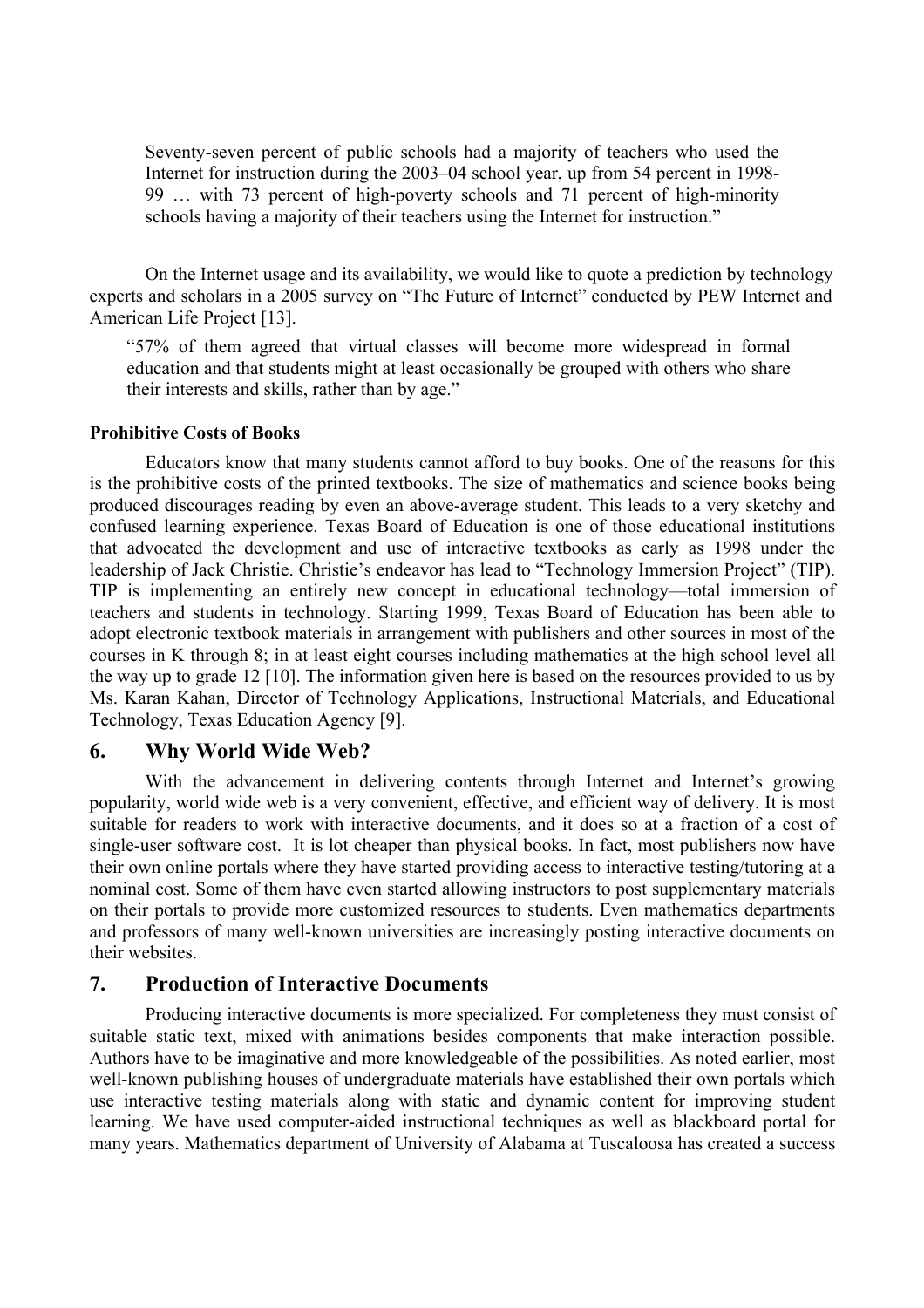story by turning around the falling grades and attrition by using the combination of dynamic text with interactive testing. Online learning is being increasingly used in beginning mathematics and science courses. If success stories are any indication then the experiential learning made possible by interactive documents combined with interactive assessment is bound to help student learning. Interactive textual materials can be produced for many mathematics courses, such as, college algebra, pre-calculus, differential and integral calculus, statistics, computational linear algebra, numerical methods, discrete mathematics, mathematical modeling etc. Besides James White's "Calculus in Action", Mackichan's "Calculus: Understanding its Concepts and Methods" and MathWright based "Interactive Algebra" authored by Samad Mortabit of Metrostate University, Minnesota (www.mathloran.com) are some other interactive books that come to mind. There are many more on world wide web. Wolfram, Inc. is an excellent source of a large number of interactive mathematical documents authored with Mathematica (http://mathworld.wolfram.com/). As mentioned earlier interactive mathematics can be found on many online portals and websites of publishers and universities also. MathWright library is full of interactive modules that can be used to create interactive mathematical textual materials. Over the last six years, we have used MathWright to create over twenty interactive microworlds resulting in about two hundred interactive pages on topics in differential and integral calculus, mathematical modeling, numerical methods, number theory, linear algebra, abstract algebra, and pre-calculus. We have used many of these microworlds with advantage in our classes. Most of these microworlds are available via online MathWright library [7]. Currently, we are developing interactive textual materials using interactive pages from our existing and new microworlds. Difference between our interactive modules and interactive textual materials is that an interactive module is a stand alone interactive component, whereas interactive textual material completely develops a topic with interaction built into it with the help of microworlds.

### **8. Design of Our Modules**

In our modules we use text fields for user input, mathwright scripting language to control and generate interaction, buttons and other methods for triggering an action, special fields called mathedit windows to report feedback based on mathematical calculations, graph windows to display graphs for visualization, textboxes to display non-mathematical feedback such as statements and alerts, and tables to input and/or output a data.

A general design of our modules is as follows:

- 1. We introduce the concept and give examples, like in a physical document.
- 2. We incorporate animations of some of the scenarios for the reader to appreciate some of the points being made. Animations lend some dynamics to the document.
- 3. Some examples are given to lay down foundation for developing the concept and methods.
- 4. We incorporate interactive component. We use interactive component for experiential learning. Now that the reader has been introduced to a topic and its concepts, we ask the reader to explore the concept using the interactive component for better comprehension.
- 5. Exercises and examples are generated algorithmically for use with interactive component to reinforce comprehension of concepts and skills. Reader is then asked to try these examples and other exercises, manually as well as using the built-in interactive component.
- 6. Wherever appropriate reader is asked to make conjectures based on his/her explorations.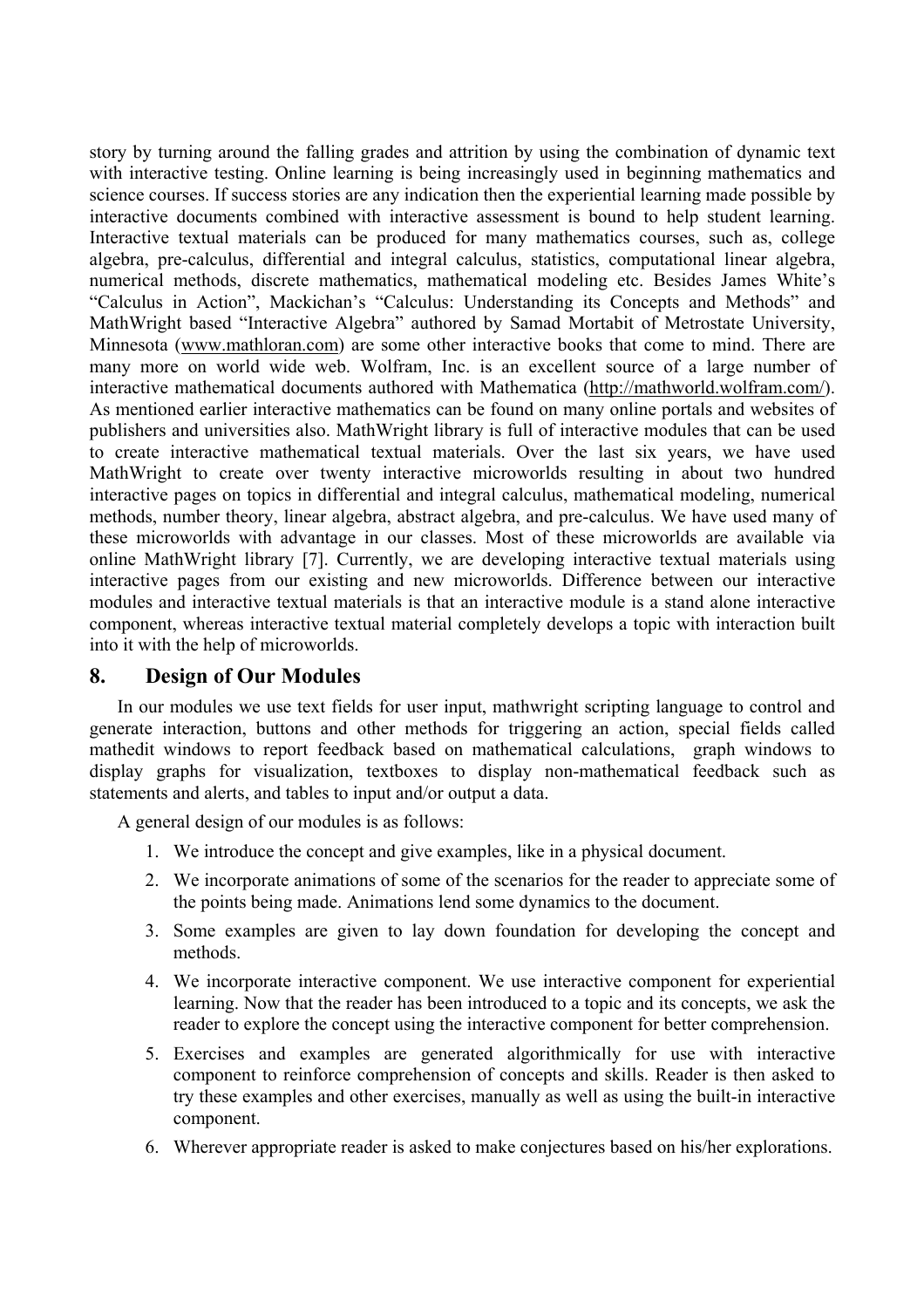- 7. If necessary, proofs of statements are provided.
- 8. Finally, the reader is guided to use the built-in interactive component(s) to explore further.

## **9. Development of the Module and Dissemination**

We use the following software in producing our interactive modules.

- 1. We use Scientific Notebook version 5.5 (MacKichan Software, Inc.) to develop the html pages. Reason for using this version of Scientific Notebook is that it can be used to create animated graphs easily.
- 2. We create interactive component using MathWright (MWAuthor32). MathWright can convert its interactive microworlds into html pages also.
- 3. We build help/instructions for the use of interactive component either as a part of the html or as a part of the MathWright applet.
- 4. Since the interactive document, thus created, is an html document, we do not need the scientific notebook viewer to read the documents. However, the reader must download an ActiveX Control, called mathwrightweb, available from MathWright library [7] to work with the interactive component imbedded in the document
- 6. Reader has two options: either read the document with all its interaction right on the web or download onto personal computer.

## **10. Examples**

This article is created with a word processor, and is therefore completely incapable of displaying the liveliness of the interactive components. However, as examples, we reproduce screenshots of the interactive components of two of our modules.

#### **Bisection Method**

Bisection method is one of the simplest methods of numerically approximating roots of an equation in one unknown. Given below is screenshot of the interactive component of this module.

Objects of the interactive component are:

- 1. Input text fields for expression and two guesses
- 2. Output text fields for new guess, error, step counter, and function value
- 3. Textboxes for feedback
- 4. A graph window for visualization
- 5. Push buttons Draw Graph, Clear Graph, and Step for triggering actions, such as creating graph, clearing graph, and providing feedback with mathematical calculations.

6. Animation objects consisting of blue and red dots indicating two new guesses for the next step, and the purple animation object providing visualization for the new guess at any step.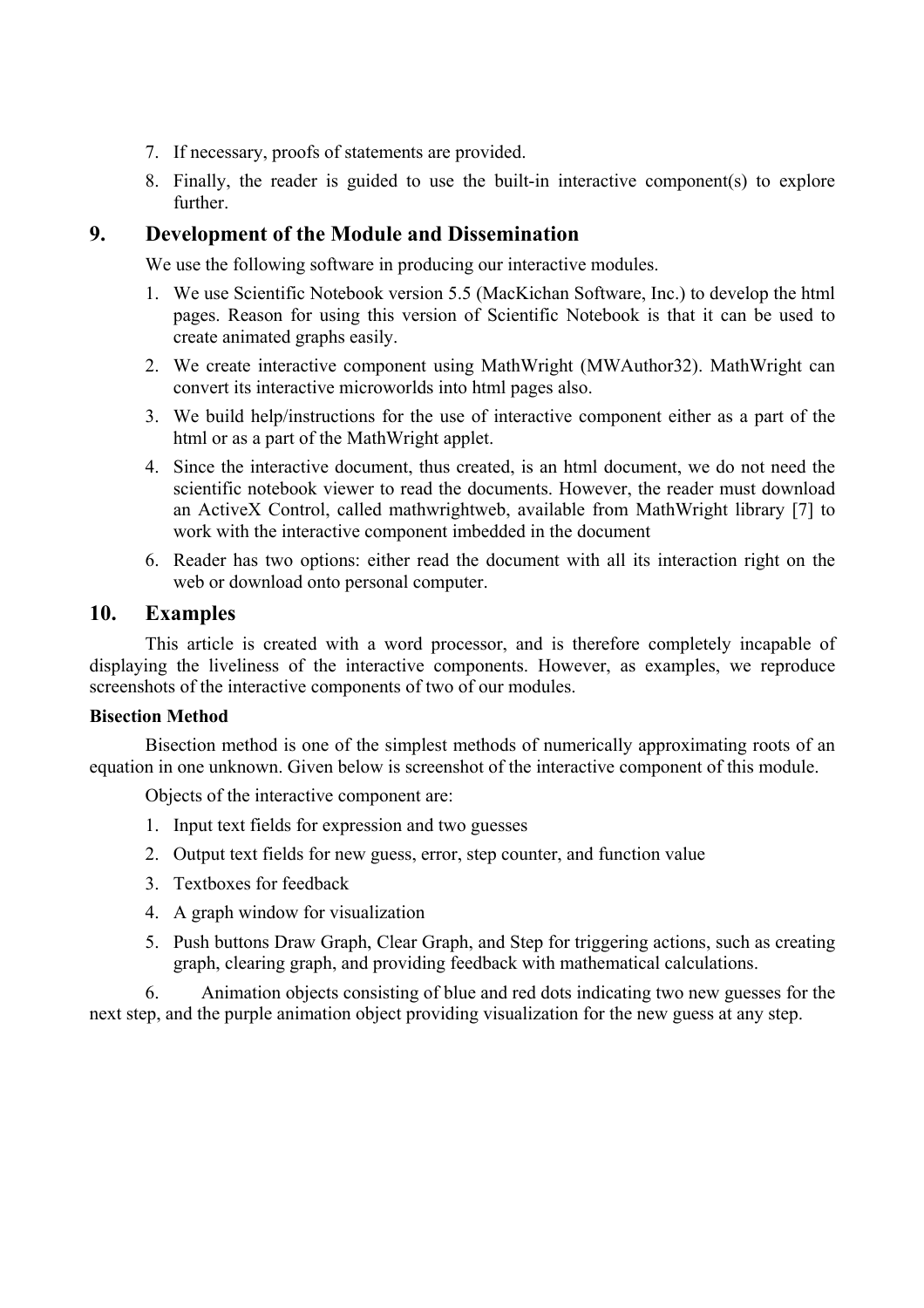

### **Lagrange Interpolation**

Lagrange interpolation is one of the preliminary methods of interpolating data. Given below is screenshot of the interactive component of this module.

Objects of this interactive component are:

- 1. Input text fields for number of points, data values, *x* and *y*-range for the graph, and *x*value at which interpolation is desired. First two input fields trigger action on pressing Enter.
- 2. A math field for displaying Lagrange polynomial and the interpolated value
- 3. A graph window for displaying the graph of the Lagrange polynomial
- 4. Buttons, calculate and graph, interpolate, clear, clear graph, and reset, trigger interactions on click of a mouse.
- 5. Textboxes giving instructions and displaying alert
- 6. Animation object consisting of a red dot to indicate interpolation
- 7. Animated black vertical line, indicating interpolated value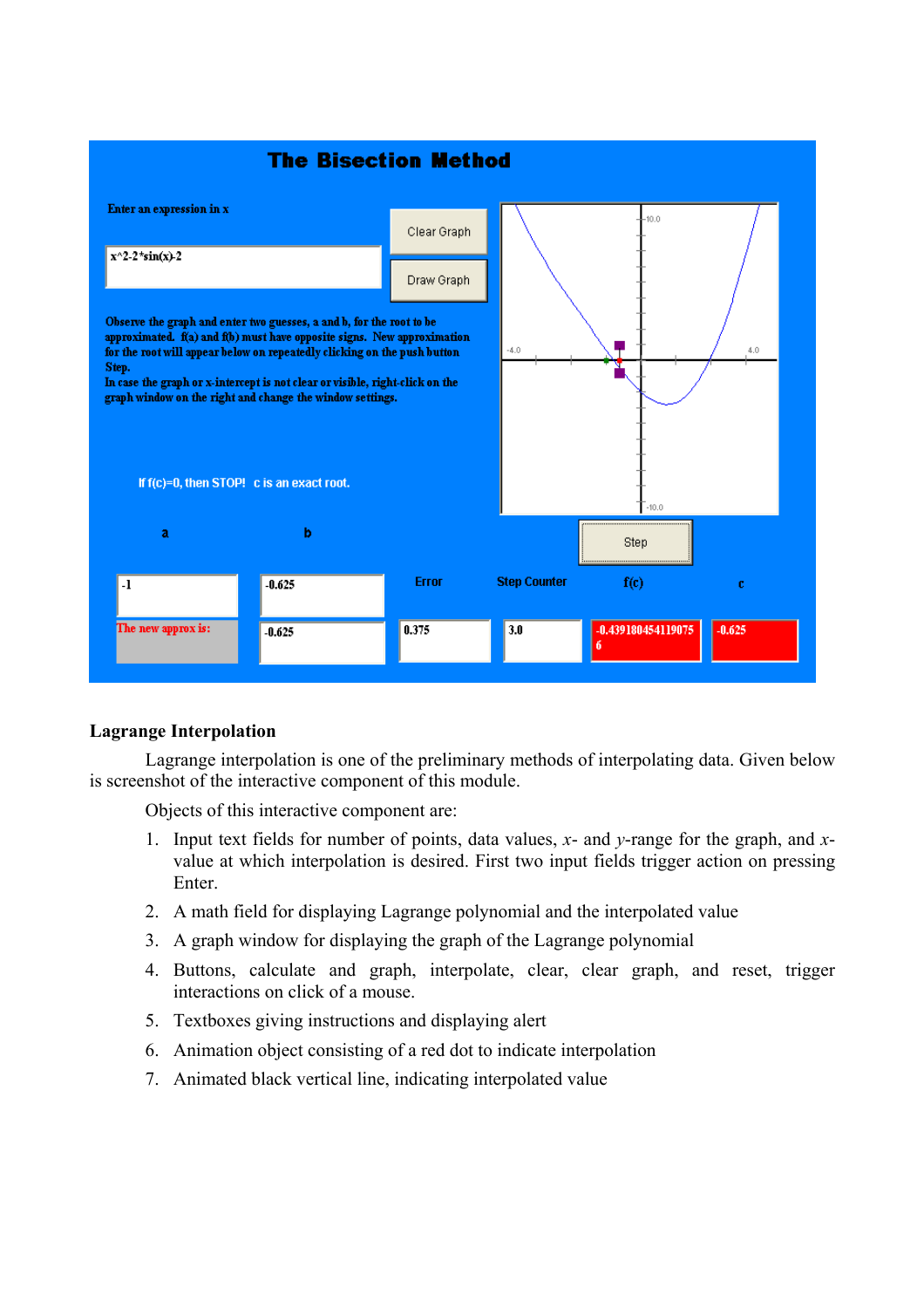

## **11. Conclusion**

With technological innovations in the field of computers and world wide web interactive mathematics materials are available in abundance in the form of Java applets, dynamic html and other means. Interaction puts life into documents to make their message direct and effective by providing instant feedback. By the very nature of interaction in a mathematics document, it helps to explore by giving feedback, thereby enhancing both learning process and learning experience of readers. Putting such textual materials on the web has another advantage for learners because they do not need to carry personal computers everywhere, much less a printed book. We have seen that a physical document such as this one cannot deliver the interaction contained in the two modules we have talked about in section 10, and thus deprives the readers of this article of experiential learning of the two topics. Interactive mathematical texts and documents have a definite edge over physical books. We are not suggesting anything new. It has been proved that an appropriate use of available technologies has the capability of making textual materials in mathematics interactive and such textual materials lead to enhanced learning experience in Piaget's constructivist spirit to provide learners optimum benefit.

## **References**

[1] http://www.ncrel.org/sdrs/areas/issues/methods/technlgy/te600.htm